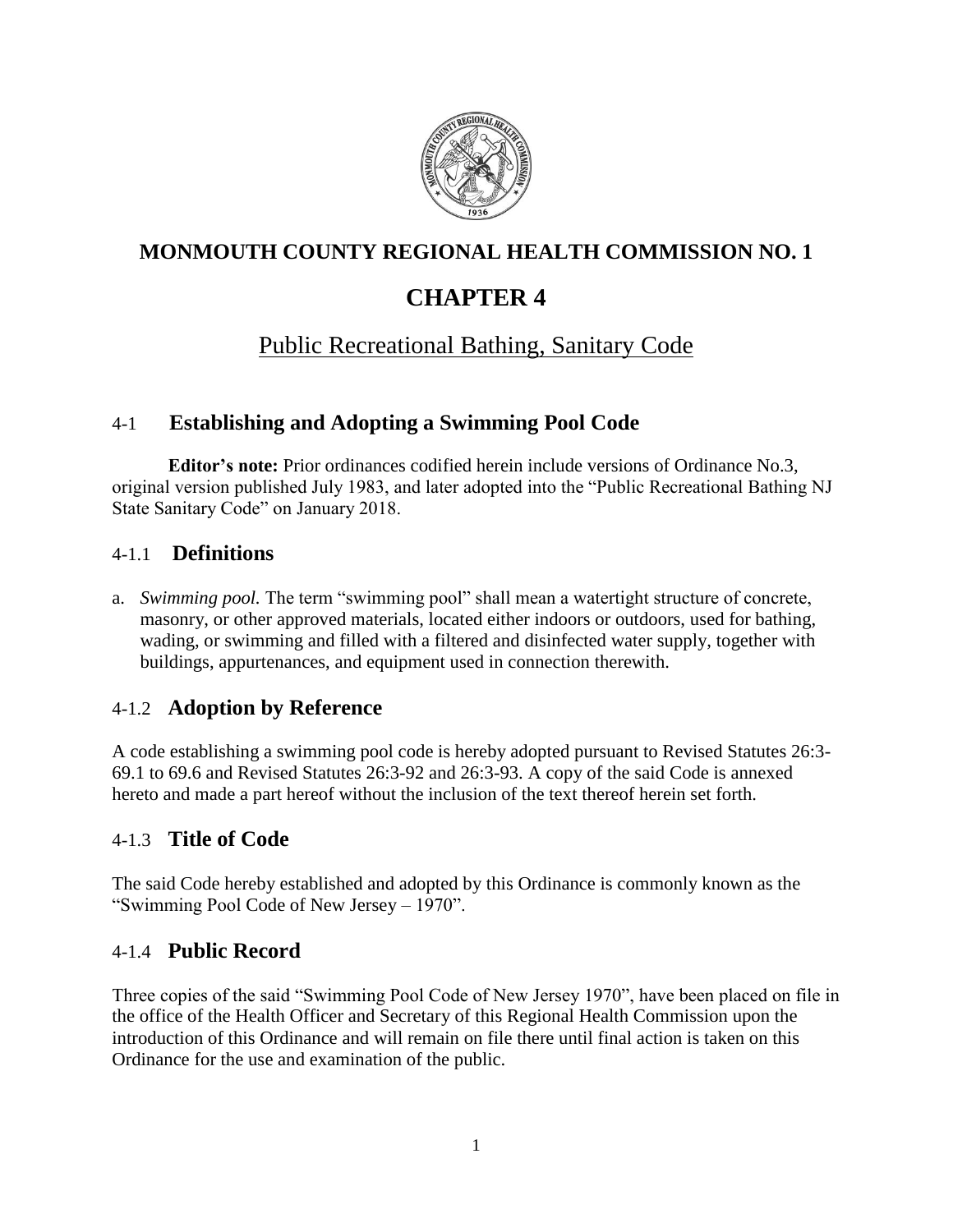### 4-2 **Enforcing Officials**

The said Regional Commission, and its agents, or employees including but not limited to, its Health Officer, shall have the right of entry, at any reasonable hour, into and upon any public, or private building or premises for the purpose of enforcing the provisions of such Code and of this Ordinance, or determining whether such provisions or the rules and regulations of this Regional Commission are being complied with and obeyed. No person shall oppose such entry, or hinder, or interfere with this Regional Commission or any of its agents, or employees, or Health Officer, all as aforesaid, in the performance of their duties.

## 4-2.1 **Enforcing Health Department**

This Ordinance may be enforced by and in the name of this Regional Health Commission by proceedings instituted and prosecuted in a court having jurisdiction of such proceedings in the Region.

## 4-3 **General Penalties; Continuing Violations**

### 4-3.1 **Violations and Penalties**

Any person who violates any provision of this Ordinance or Code established and adopted herein, shall, upon conviction thereof, be liable to a penalty of not less than Five Dollars (\$5.00) nor more than Five Hundred Dollars (\$500.00) for each violation, and each day a particular violation continues shall constitute a separate offense. Upon refusal or neglect, upon and after conviction, to pay the amount of said penalty or fine, the person so convicted shall be subject to be committed to the County Jail for a period not exceeding ninety (90) days, all in the discretion of the Municipal Magistrate or other officer before whom the complaint shall be brought.

## 4-3.2 **Violation of State Law**

In the event that any violation of this Code shall also be a violation of a New Jersey State Law, for which a greater penalty is provided than that contained in the aforesaid Code and this Ordinance, the Municipal Magistrate, before whom the complaint is brought, based upon such violation, shall in his discretion, have the right to impose, in the place and in lieu of any penalty provided for herein, that is so provided for in the New Jersey State Law which has been so violated.

### 4-4 **Unlawfulness**

Every act in such Code or this Ordinance designated as being unlawful is hereby prohibited and every act herein expressly prohibited, is hereby designated as being unlawful.